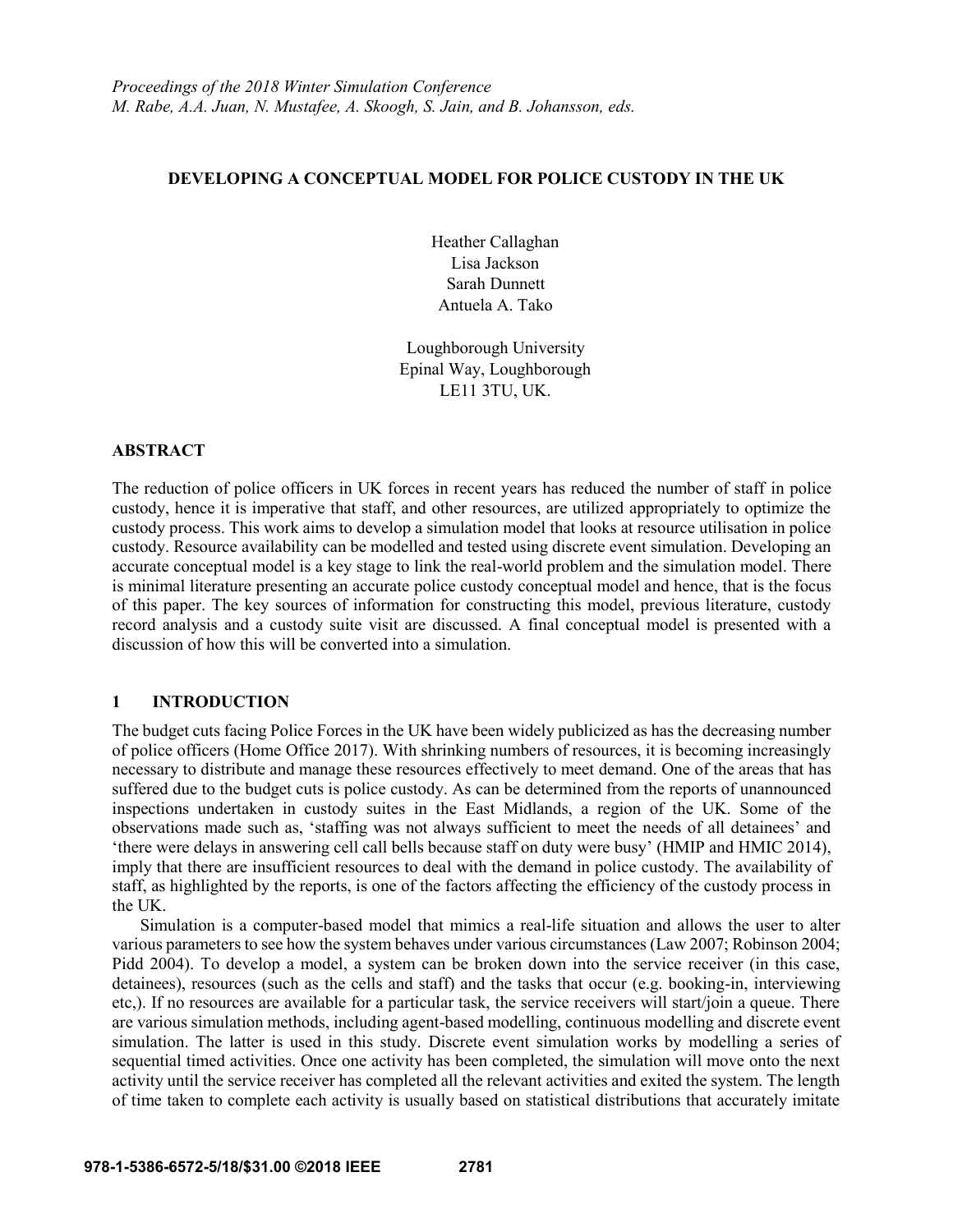the length of time spent in the system. Due to the sequential processes used and the repetitive stages of police custody, discrete event simulation is the most appropriate simulation method. When considering the resource management of police custody, testing different scenarios through a simulation model will give a more complete view of the options and evidence when making recommendations to the police.

Whilst the literature surrounding police custody in terms of resource management is limited, there has been extensive research into the resource management of emergency departments (Saunders et al 1989; Brenner at al 2010). It can be argued that this work is relevant to this research as an emergency department and police custody share many similarities. They are both parts of public sector organisations that serve members of the public and are open 24 hours a day, 7 days a week. The people they serve are there temporarily – a patient is kept in the emergency department until they are examined and then either allowed home or kept and transferred to a more permanent ward. In police custody, a detainee is kept until they can be processed and then either released or transferred to court. Despite these similarities, there are clear differences which requires work specific to police custody, for example, the arrival process. To enter a police custody suite a person must be arrested by an officer and brought in, this limits arrival rates to be dependent on the number of officers working, whereas in an emergency department anyone can arrive at any time. Simulation has been applied in various manners to accident and emergency departments - to evaluate the performance and effectiveness of departments and the influencing factors (Gunal and Pidd 2006), to aid in decision making when deciding between different procedures within the system (Connelly and Bair 2004) and in better scheduling staff in order to meet demand (Rossetti et al. 1999), just to name a few. Simulation could be applied in a similar way for police custody, however, before a computer simulation model can be developed, it is essential to have a detailed, current conceptual model of police custody.

There are a multitude of methodologies associated with the steps followed to developing a simulation model (Pidd 2004; Robinson 2004; Law 2007). These methodologies tend to share characteristics (Tako 2011), however not all have a clear conceptual modelling stage. In summary, based on these studies the main steps followed in a simulation study are: problem definition, conceptual modelling, data collection and analysis, model building, verification and validation, experimentation and implementation (Tako 2011).

We next consider, in more detail, the steps followed in developing a conceptual model for a model of police custody.

# **2 INITIAL SIMULATION STAGES**

Existing literature specifically on police custody simulation is sparse. This has meant that we had to pay specific attention to conceptual modelling, before developing and evaluating a simulation model to ensure that an accurate conceptual model is developed. A summary of the steps are:

- Definition of Study Objectives
- **System Boundary Definition**
- Conceptual Model Formation

These are next followed to explain the initial steps followed to developing the police custody conceptual model.

### **2.1 Definition of Study Objectives**

The objective of this study is to determine how best resources can be managed in police custody using a discrete event simulation approach. Police custody is a where an arrested person, referred to as a detainee is held and processed during the investigation into a crime. Their details are taken as well as their fingerprints and DNA where required and they may be subject to an interview. Police custody usually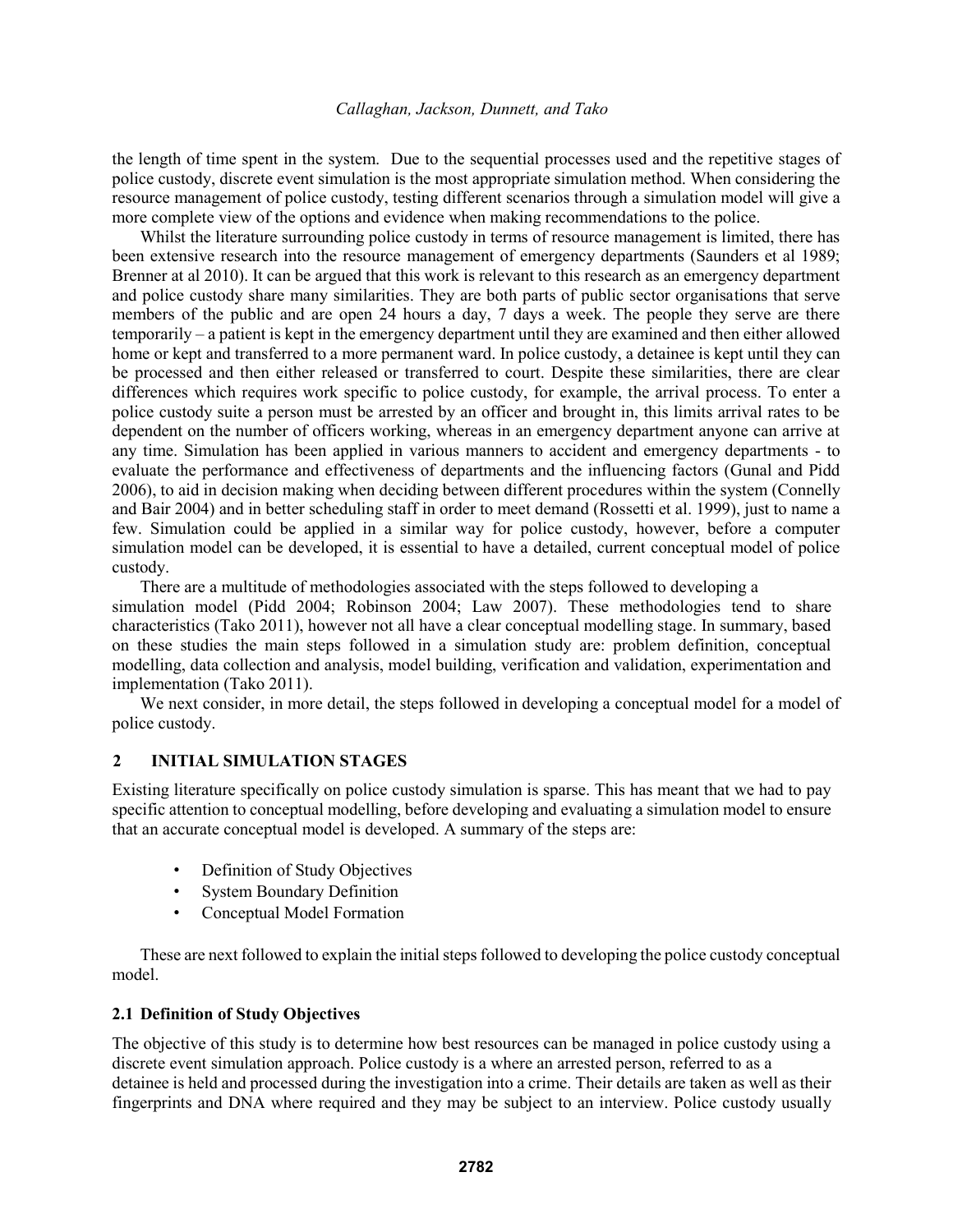occurs in a purpose-built building called a custody suite which is built with a combination of individual cells where detainees are kept, interview rooms and booking areas. The staff in a custody suite are a mixture of police officers, custody sergeants and inspectors, and civilians, referred to as detention officers. The stages of custody being studied are those that take place within a custody suite, so will not include the initial arrest on the street and what occurs after the detainee has left the custody suite, such as in court. The resources that are being modelled are the staff in police custody, the custody sergeants and detention officers, and the cell capacity. These will form the primary inputs to the model, the numbers available etc. and the outputs monitored will be any results that are believed to have an impact on these, such as the overall time in police custody. For example, if a detainee is being held for an excessive period of time, this can affect cell availability and the utilization of staff. The model will also aim to take into account daily and seasonal variations by using time-dependent arrival rate so as to accurately model the demand.

## **2.2 System Boundary Definition**

Defining system boundaries is driven based on the study objectives (Robinson 2008; Kotiadis et al 2014). Based on the objectives discussed above, this stud considers all the processes used in police custody starting with the initial arrival of the detainee at the custody suite to their eventual release, and what resources are required for each process and how this can impact the capacity and running of the custody suite. The resources will be treated as a variable input.

## **2.3 Conceptual Model Formation**

A conceptual model can be defined as '…a non-software specific description of the computer simulation model (that will be, is or has been developed), describing the objectives, inputs, outputs, content, assumptions and simplifications of the model.' (Robinson 2008). A conceptual model is one of the most important stages of a simulation study as it is essentially a bridge between the real-world problem and the computational simulation model. It is important to focus on including the stages that are relevant to the aims of the model and not include unnecessary information and consequently overcomplicate the simulation model and produce excessive data. Developing a conceptual model is also an iterative process, it often requires developing and improving through the simulation process. Soft system approaches have been used is discrete event simulation previously to understand the problem situation and the objectives of the simulation study (Lehaney and Paul 1996; Kotiadis 2007). A combination of using hard and soft approaches to developing a simulation model is proposed in the PartiSim approach (Kotiadis et al 2014; Tako and Kotiadis 2015) and a similar approach has been taken in this project. The conceptual model was developed through the following 3 stages:

- Previous Research
- Custody Records
- Custody Visit

The previous research information was used as it is readily available and is based on a literature search for any models that have been developed for police custody previously. The custody records are the only data recorded by custody stations of the processes and order of the processes a detainee goes through, so they were examined for detail. a series of over 80 recent custody records from a regional UK police force were analyzed. the custody visit involved a tour of a custody suite in a different UK police force.

By including information from a custody visit and custody records, in addition to previous research, this helps to make the conceptual model more robust. The custody records provide a view to each of the stages included in custody and the order they are performed in, as time were provided for each task. The custody tour provided current, first-hand data, which helped to fill in the gaps in stages that may not be recorded in the system. This approach gives the researcher a more complete picture of the occurrences in police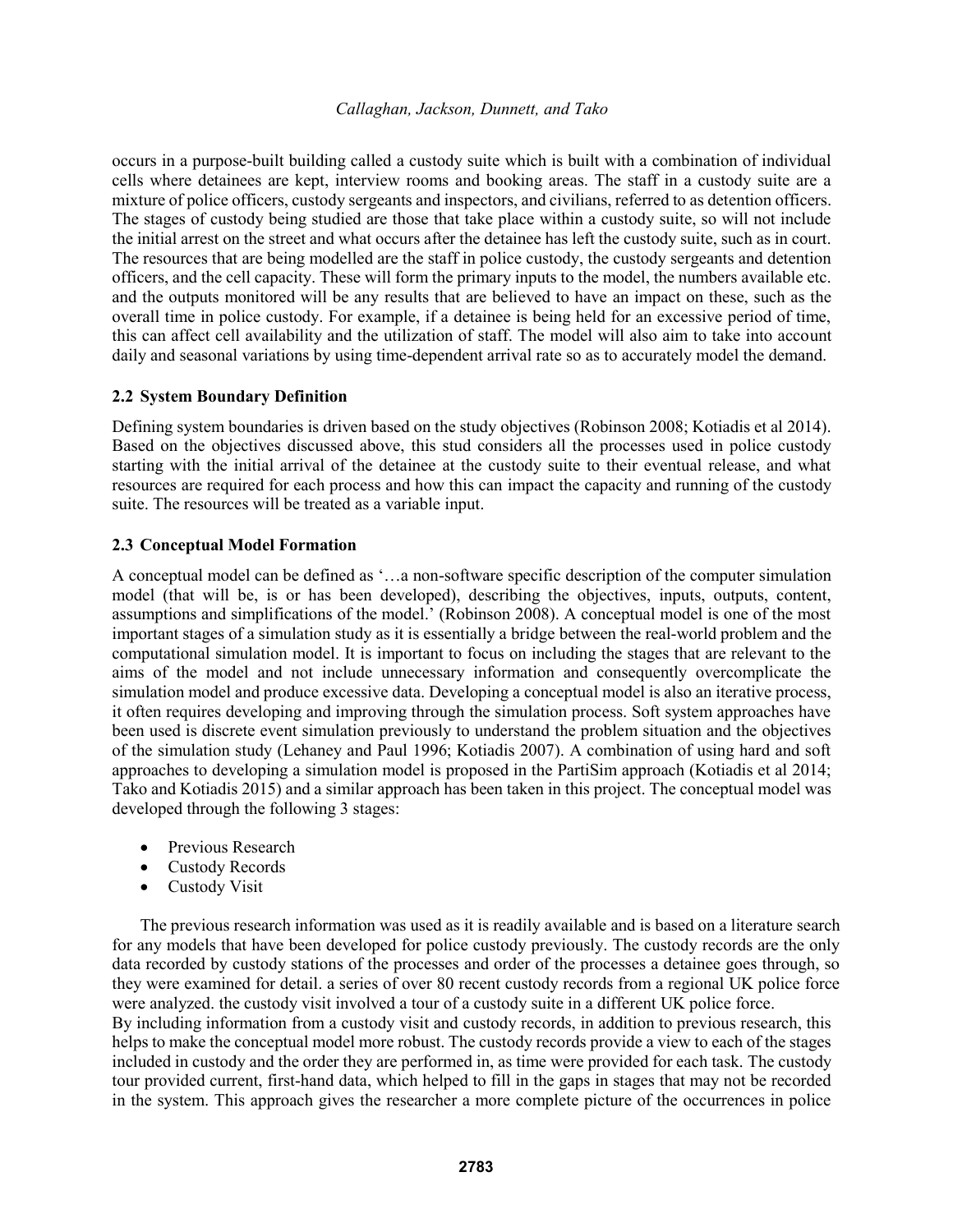custody in order to better inform a conceptual model and also allows the researcher to see the process firsthand as opposed to solely relying on data collected or recorded by others.

## **3 DEVELOPING THE CONCEPTUAL MODEL**

In this section, an outline of how the final police custody process map was developed will be presented. Each stage of research will be detailed, and an improved conceptual model will be included. The discussion of previous research will be used as a starting point for the model, followed by the custody records and, finally, a visit to a custody suite. The custody records were examined to update the previous research as this research was conducted quite a few years ago. A visit to a custody suite then followed to verify the information first hand and to ensure any stages and tasks not recorded in the previous research or custody record data was included.

## **3.1 Previous Research**

The first stage to constructing this conceptual model was analyzing previous literature regarding simulation in police custody and the stages that were identified in those articles. The literature regarding police custody where a simulation model, and hence a conceptual model, has been developed is minimal. In an early study, (Greasley and Barlow 1998) published a simulation model used in resource allocation. This model had the following stages in the custody process after the arrival of a detainee, as shown in Figure 1: the booking in process after arrival where the detainees information is taken and the crime they are being arrested for; the initial detention whilst evidence is being gathered, the interview with the investigating officer; a charging which is decision on whether the detainee will be charged with the crime and possible consequent detention or bail. Detention would mean the detainee is held further until transport to court can be arranged and bail would allow the detainee to leave the police station. This model was used in BPR, business process reengineering, of the roles of staff in police custody.



Figure 1: Process map of Police Custody (Greasley 1998).

In two further studies in 2000 and 2001, Greasley utilized a more detailed conceptual model of the arrest process as shown in Figure 2, which also covered police custody. The previous 'In' stage from Figure 1 has been expanded to include the search of the detainee at the location when they are first arrested and the transport arrangements to take the detainee to the custody suite. The book-in stage has been further detailed to incorporate the possibility of being released, a search and a DNA test. The interview, holding and charge stages have remained essentially the same. The final release stage has been continued beyond police custody to take into account the court. This model considers the possibility that not all detainees will experience every stage of the process and the staff roles involved at each stage. This is important to include when considering resource utilization and distribution as staff are a key resource. A minor issue with these models is that a detainee appears to go straight from DNA test to an interview which seems unlikely, particularly if a detainee is under the influence or behaving violently.

Whilst these models are relevant, this work was published over a decade ago and there have been several policy and procedural changes over the time that may have affected the stages of police custody,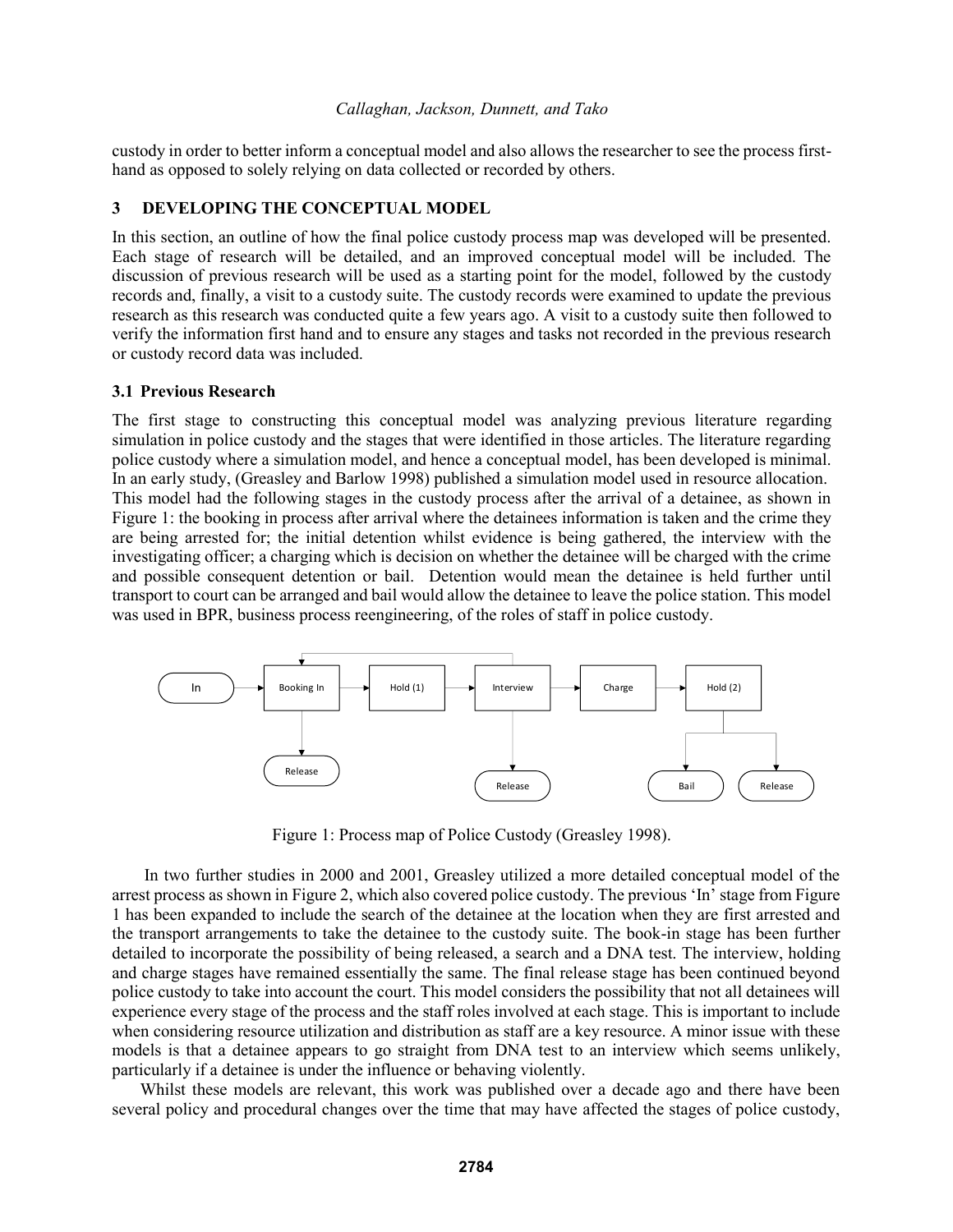for example the introduction of the Safer Detention and Handling of Persons in Police Custody in 2006, which was updated again in 2012 (National Police Improvement Agency 2012). Due to these changes, it would be prudent to update the conceptual model from previous research and to tailor them for this research. In order to accurately model the resources in police custody, the details of the booking in process should ideally be included in conceptual model so as to determine what tasks are performed by which members of staff. Understanding the roles of the staff working in police custody is key to determine the availability and utilization levels of staff as a resource. One of the issues with this model, in regard to this work, is that the only task assigned to the custody officer is the initial book-in stage. It would also be preferable to include what non-police resources are available, as delays in accessing them may slow the system down; including them and their role in the conceptual model will give a better idea as to what extent external resources are used in police custody.



Figure 2: Process map of Police Custody (Greasley 2001).

The aims of a conceptual model should be aligned with those of the simulation study, so the conceptual model should be tailored to meet the eventual aims of the project (Robinson 2008). The aims of this project are focused on resource utilization within a custody suite. The conceptual models from the previous research can be adapted for this research (Figure 3). The search at the location and arranging transport included in Figure 2 are not relevant to this project as these stages take place outside of police custody, and the aims of this project are to examine the resources within a custody suite. These stages have been reduced to 'Arrested and Taken to Police Station'. The book-in stages from Figure 2 have been included as has the interview stage from Figures 1 and 2. If an interview is not required, the detainee will remain in the cell so there will be no change to resources required so the cell stage from Figure 2 has been excluded. The charge stages from Figures 1 and 2 have been condensed as the detainee must be processed out of police custody regardless of whether they are being released to a court or released entirely. The stages of being released or taken to court from Figure 1 and 2 have been used as the end of the model. The court stage from Figure 2 has been removed as this takes place outside of custody.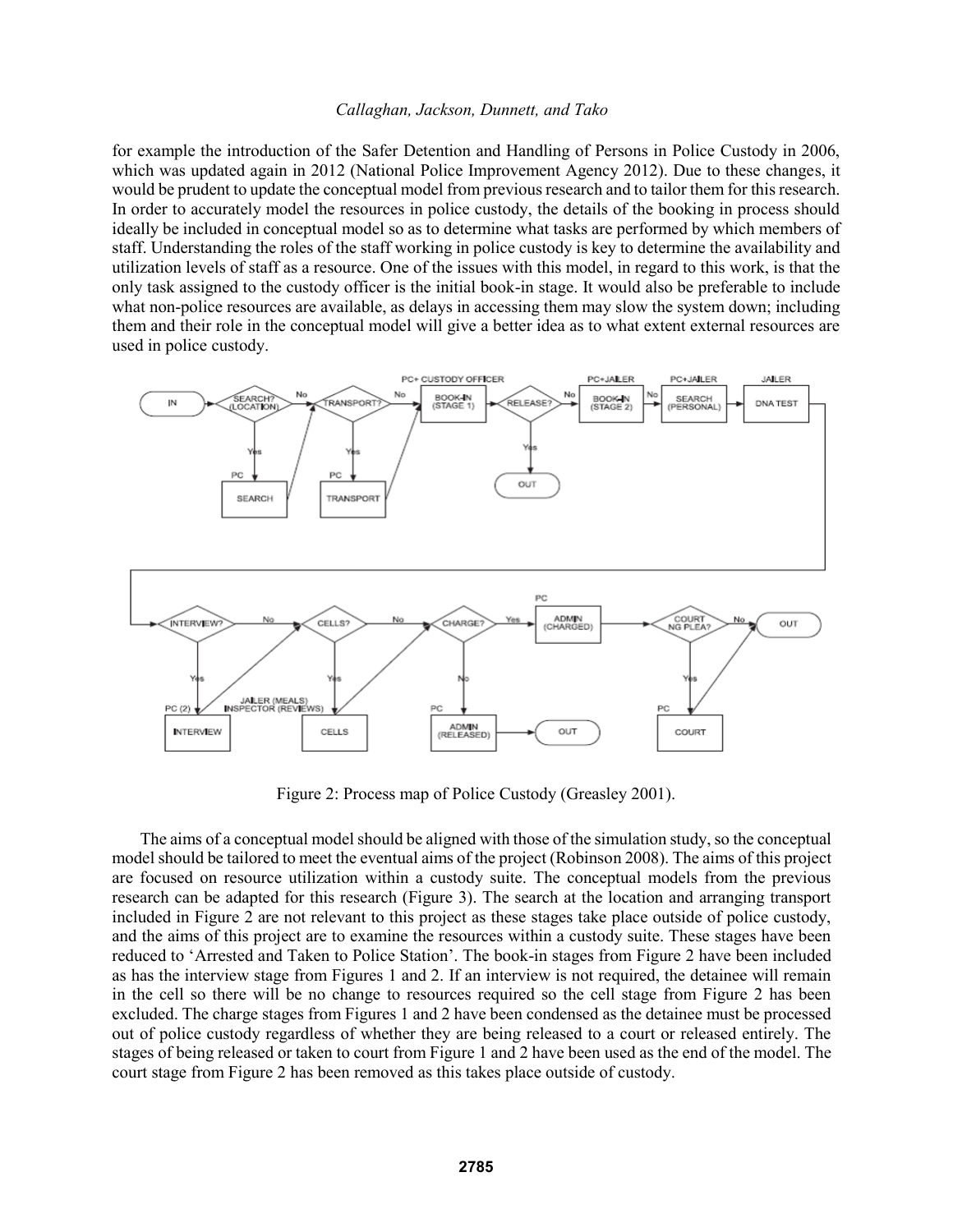

Figure 3: Process map of Police Custody - First Iteration.

### **3.2 Custody Records**

The next step taken to improve on this model was to include information gathered from recent custody records provided by a regional UK police force. These records were gathered from the custody record management system of a regional police forces custody suites. The custody records are the recorded data of the processes a detainee experiences while in police custody and the variation in those experiences. This allowed more stages to be included and it also provided a clearer picture as to the order of these stages and the various pathways detainees can take.

From these records it was determined that one of the tasks performed by staff not included in the previous model is the observational checks. When a detainee arrives at a custody suite, a risk assessment is performed to determine how much risk a detainee is considered to be to themselves and others. They are consequently assigned an observation level which requires them to be either under constant supervision or for staff to periodically check on them. Depending on the number of detainees in custody, this can considerably increase staff utilization and should be included in the conceptual model for this purpose. From the records it was identified that the booking in process was broken down into more detailed stages than shown in the previous models in Figures 1 and 2. Hence, we include an additional process of risk assessment which determines whether medical attention or an appropriate adult is required, as well as an initial search and detention authorization. The detention of any person must be authorized by a custody officer after the arresting officer has presented the reason for arrest so as no one is detained without valid reason. These additional stages recorded may impact the use of resources such as the medical room. If a detainee requires medical attention, they need to be escorted to the medical room which would require a member of staff to be present. Also, if the detainee is underage or considered to be mentally vulnerable there may be further delays in the process as it often requires time for social care to be arranged and/or an adult to arrive.

The conceptual model from 3.1 is updated to include these stages as shown in Figure 4. All previous references to Jailer have been changed to Detention Officer as this is now the terminology used for this position. The Book-In (Stage 1) has been changed to give a more accurate description – a personal search. The terminology has been altered in the next stage, from Release to Detention Authorized, although it is the same process. The Book-In (Stage 2) has also been altered to be more descriptive and the possibility of Medical attention and appropriate adult has been added. The risk assessment and DNA/Livescan have been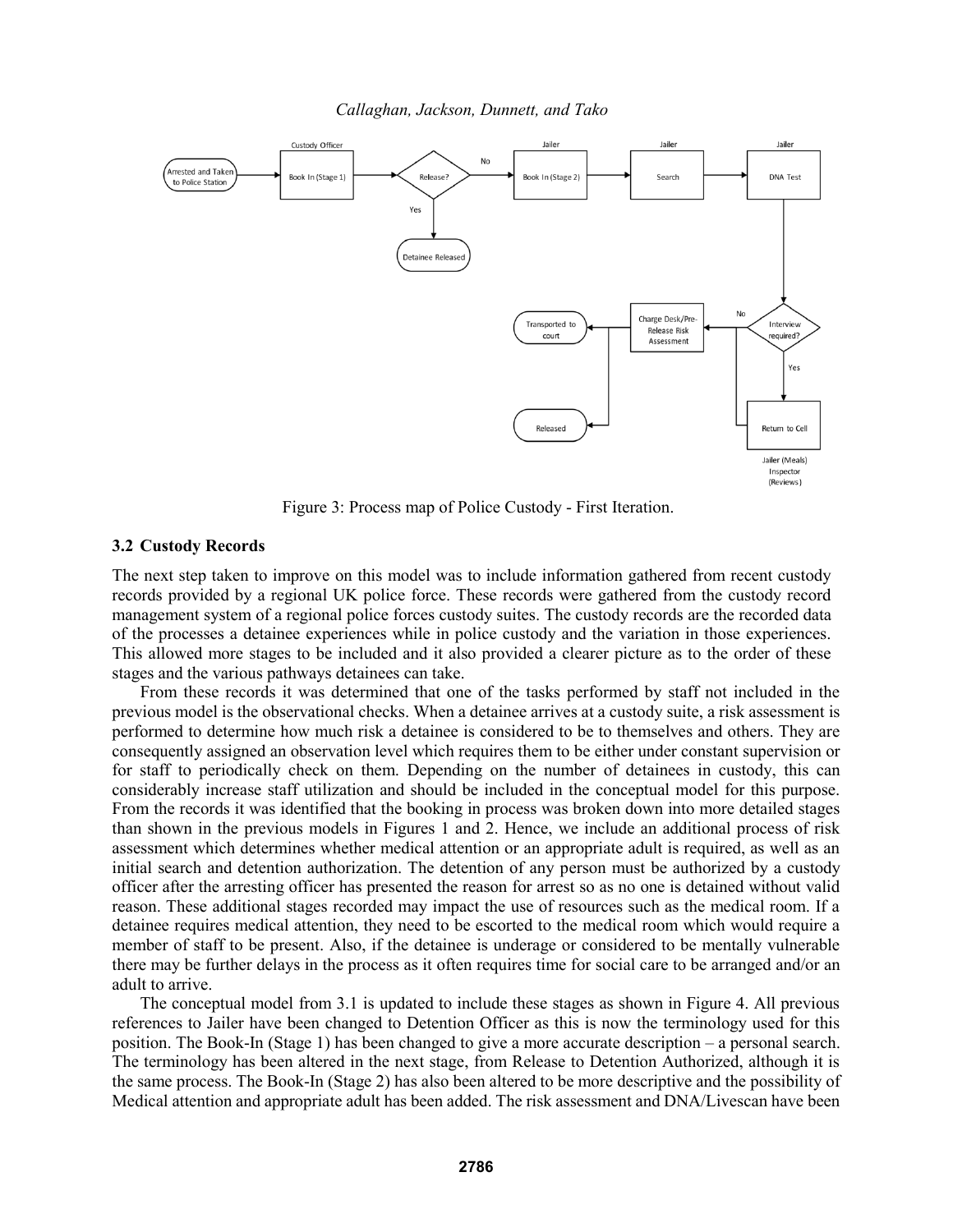put in the same stage as they don't appear to be performed in any particular order. This could be a case of what equipment is free at the time. The search stage has been altered to Strip search as this is the further search indicated in the records, this has also been made an optional stage as these kinds of searches are only performed where necessary. An 'Escort to Cell' stage has been added to include the staffing tasks of performing observational checks on detainees.



Figure 4: Process Map of Police Custody - Second Iteration.

### **3.3 Custody Visit**

Following the analysis of custody records, a visit to a police custody suite in the East Midlands to observe the custody process took place, which informed further iterations of the conceptual model. This helped to ensure the model was up to date and to take into account any policy changes as well as any stages that didn't previously appear in the previous literature or records. This visit was arranged on a weekday in the late morning as staff explained that this was usually an off peak time and would provide more opportunity for discussion. During this visit, the researcher was shown around the station and had the opportunity to question staff and ask their opinion about resourcing issues and the overall custody process. This not only provides information to develop the conceptual model but also to further refine the study aims for later parts of the study. Although the information gathered from this visit is relevant to the suite visited, further arrangements for similar research will be carried out at other suites to validate the research.

From the explanations of the custody suite process provided by the staff, it became obvious that the first stage, as a detainee arrives at a custody suite is placed in a holding cell whilst initial paperwork is completed before being escorted to the booking desk. This is a stage that should be included in the model as it contributes to a time delay before the detainee is booked in. Also the holding cells act as a waiting room, which limits the capacity as there are a set amount of holding cells. When the custody suite has reached capacity, the staff refuse to accept any more detainees and they are taken to another custody suite. The staff also explained that if a detainee arrives who has been arrested on a charge that requires an intoxication reading, such as drink driving, they are given priority in the 'queue' waiting to be booked in and are processed as soon as possible so as they can have the alcohol level tested quickly to provide a more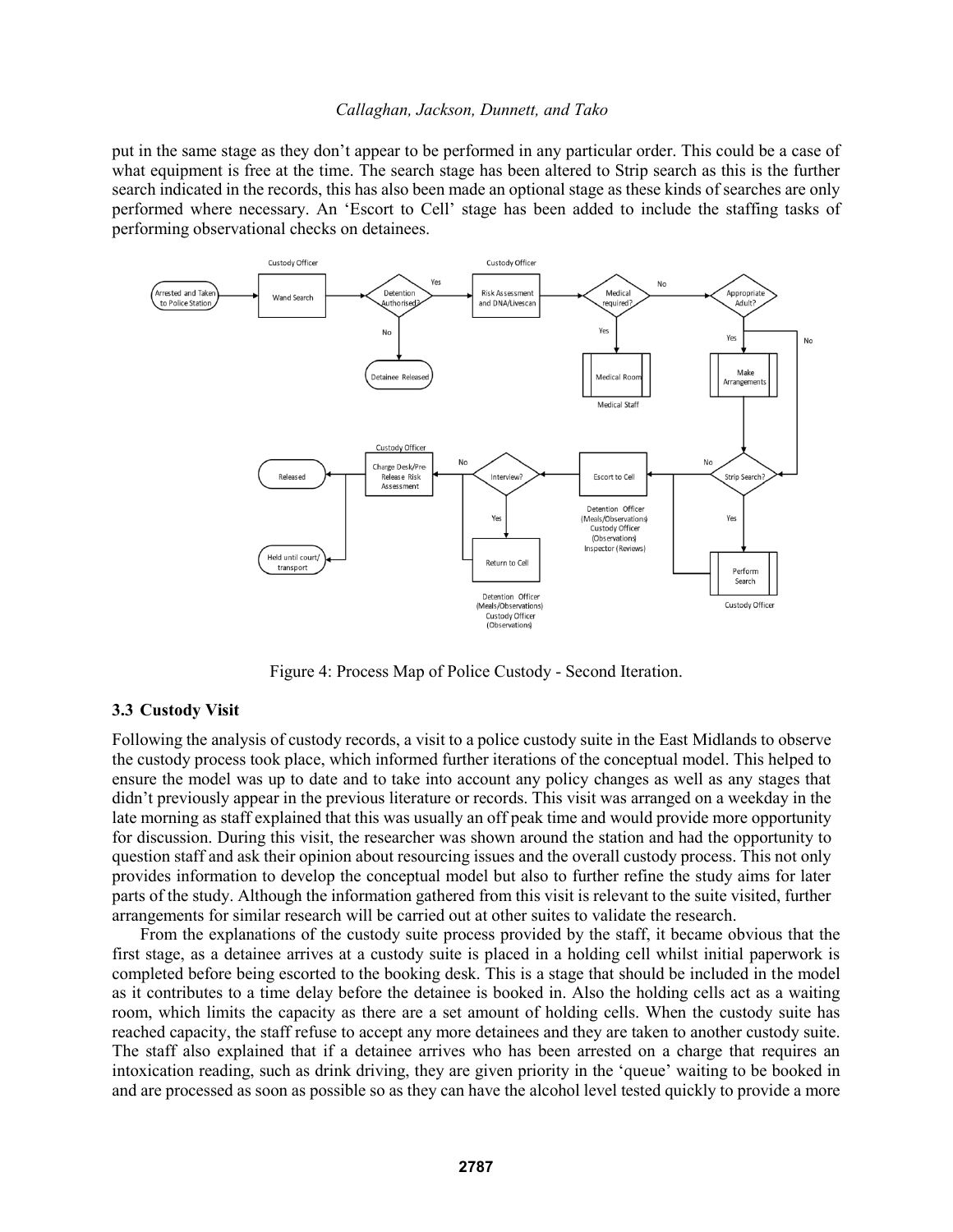accurate reading. Some distinction is also needed between male and female staff members as female detainees should only be processed, escorted and searched by female members of staff.

In light of this information, a third iteration of the process map was undertaken which resulted in the process map shown in Figure 5. A holding cells stage has been added, as has a drink driver possibility. All of the custody sergeant and detention officer labels have been altered to include gender. The book-in process, the interview and the release remain the same as in the previous process model (Figure 4).



Figure 5: Conceptual Model of Police Custody – Third iteration.

### **4 CONCLUSION AND NEXT STAGES**

Developing a conceptual model is a key but least understood stages of a simulation study (Law 1991). A conceptual model is the initial bridge between the real-world situation and the computer model. The final conceptual model for the UK police custody process is presented in Figure 5 and was developed by taking previous research and updating and tailoring it through previous custody records and a visit to a custody suite. The data records and the custody suite were force specific and it is possible that in other forces, some of the stages may occur in a different order and that the tasks performed by different staff roles with custody may vary, a possibility that will be further explored through observations that are planned to take place in multiple custody suites in different forces. However, this conceptual model provides a reasonable basis to begin developing a computer simulation to model the resources in police custody, which is the main aim of this project.

The steps followed in this study include: definition of study objectives, system boundary definition, conceptual model development, data collection and analysis, model building, experimentation and implementation of findings. Furthermore, verification and validation takes place throughout all the stages of the project. A roadmap of these steps is presented in Figure 6, along with the intended data sources that will be utilized.

The first three stages of this study, study objectives, system boundary definition and conceptual model formation, have been described in this paper. Previous literature, the qualitative aspects of the custody data records and the custody visit have all been used to inform the conceptual model. The accuracy of this model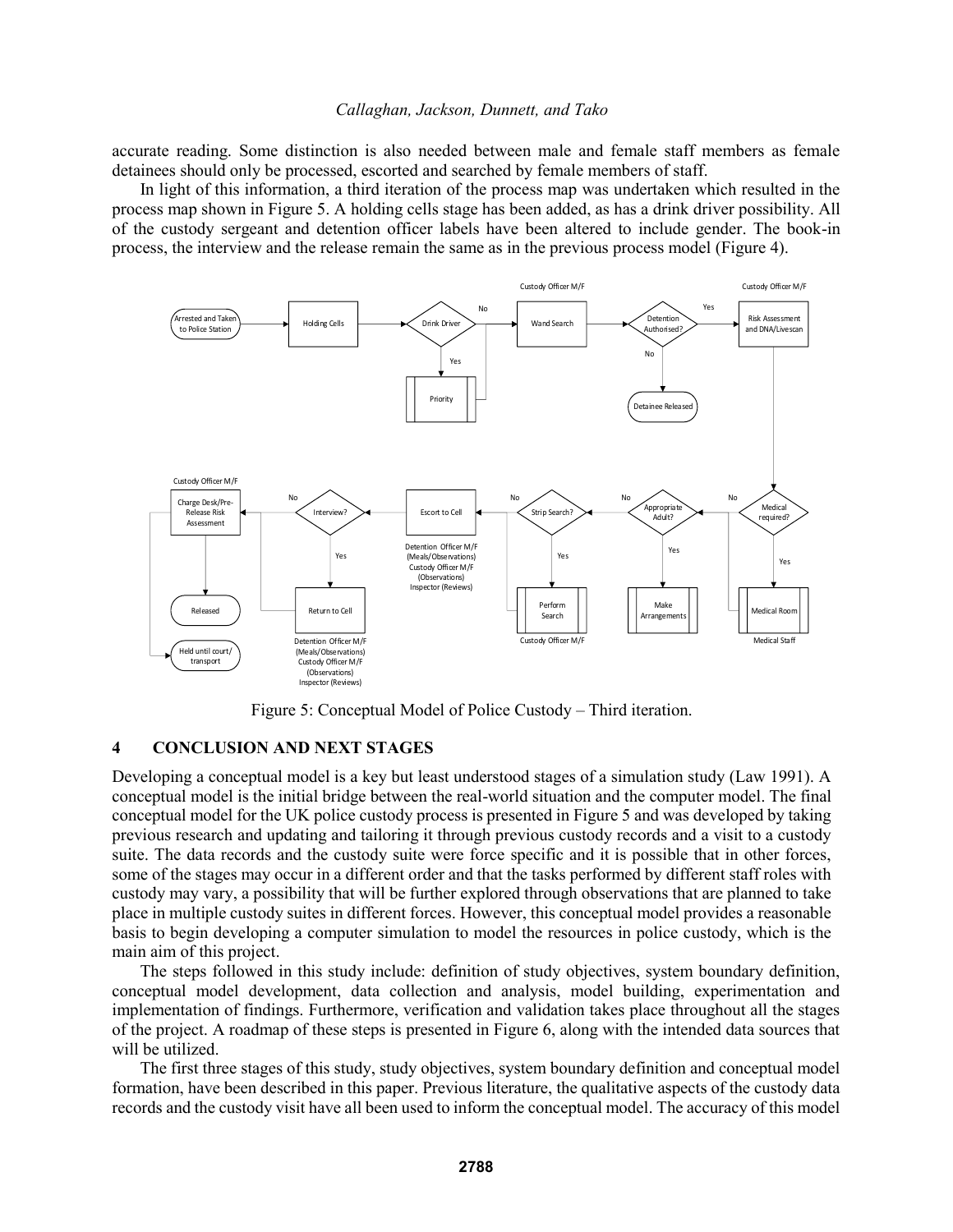will be verified through a series of observations in multiple police custody suites. These observations will also aid in discovering any discrepancies in the custody process between different forces. Through these steps we are looking to ensure that the conceptual model developed fulfils the following criteria: accuracy (is the model sufficiently accurate for the purpose at hand?), utility for the police force (can it lead to a model that is useful to aid decision making?) and feasibility (can it be developed into a computer model?) (Robinson 2008).



Figure 6: Roadmap of the next stages of the study.

The next steps to be followed include: data collection and analysis, model building, experimentation and implementation of findings. In constructing the conceptual model for police custody, an indication of the data available for the simulation model has been obtained, particularly from the custody record analysis. It has provided some quantitative data that can be used when translating the model to a computer-based model. The data collection has begun simultaneously with the conceptual model, however further data needs to be collected from custody records. More specifically, accurate timings of each of the stages detailed in the conceptual model, detailed staffing schedules of each of the staff roles identified and demographic and criminal data regarding the detainees. From conversations with the police forces we are in contact with, we are under the understanding that this information is recorded, and permission has been granted for the research team to collect this data.

Using this information and the conceptual model, a computer-based simulation model will subsequently be built. To verify and validate this model, both the simulation model and conceptual model will be presented in interviews with staff working within police custody to discuss the accuracy and any shortcomings. The experimentation stage will test various resource levels and distribution strategies, such as staffing schedules, to determine the resulting optimal scenario. These scenarios will also be discussed with police as to the validity of the optimal scenario. Frameworks such as PartiSim (Tako and Kotiadis 2015) may be applicable to guide our interactions with the police staff. It is anticipated that experimentation could consider altering demand levels to explore how the system copes under varying levels of pressure. Historical data has shown a consistent fall in the number of detainees been brought into police custody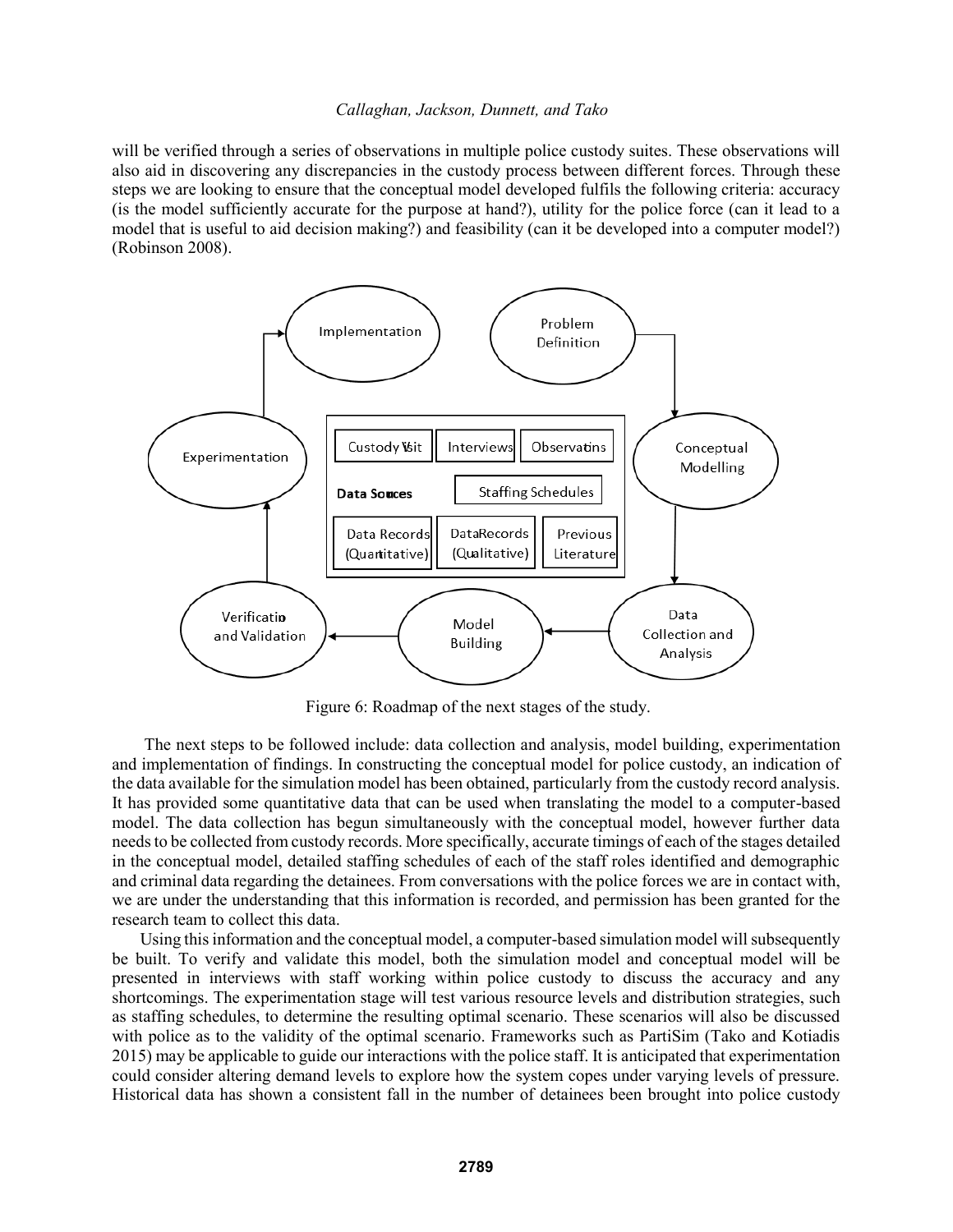(National Statistics 2017) however there has been little work done on predicting the future arrest rates. As arrest rates have a direct impact on the busyness of custody suites, combining the simulation model with a forecasting model it is considered to give a better indication into future issues that may arise within custody, which this study will aim to develop.

It is expected that a recommendation will be made to the police based on these results regarding how their resources are being distributed and if they can be better used. This could be in the form of recommending using a different staffing schedule, better distribution of detainees between suites within a force during peak times, etc. Consequently, it is important to ensure the initial stages, particularly the conceptual model, are thoroughly explored. This comprehensive conceptual model has been developed to ensure that an accurate future evaluation with the simulation model.

### **REFERENCES**

- Brenner, S., Z. Zeng, Y. Liu, J. Wang, J. Li, and P.K. Howard. 2010. "Modeling and Analysis of the Emergency Department at University of Kentucky Chandler Hospital using Simulations". *Journal of Emergency Nursing*, 36(4):303-310.
- Connelly, L. G., and A.E. Bair. 2004. "Discrete Event Simulation of Emergency Department Activity: A Platform for System‐Level Operations Research". *Academic Emergency Medicine*, 11(11):1177-1185.
- Greasley, A., and S. Barlow. 1998. "Using Simulation Modelling for BPR: Resource Allocation in a Police Custody Process". *International Journal of Operations & Production Management*, 18(9/10):978-988.
- Greasley, A. 2000. "A Simulation Analysis of Arrest Costs". *Journal of the Operational Research Society*, 51(2):162-167.
- Greasley, A. 2001. "Costing Police Custody Operations". *Policing: An International Journal of Police Strategies & Management*, 24(2):216-227.
- Gunal, M., and M. Pidd. 2006. "Understanding Accident and Emergency Department Performance using Simulation". In *Proceedings of the 2006 Winter Simulation Conference,* edited by L.F. Perrone et al., 446 – 452, Piscataway, New Jersey: IEEE.
- HMIP and HMIC. 2014. "Report on an Unannounced Inspection Visit to Police Custody Suites".
- *Justice Inspectorates.*
- Home Office. 2017. "Police Workforce, England and Wales, 31 March 2017". London.
- Kotiadis, K. 2007. "Using Soft Systems Methodology to determine the Simulation Study Objectives". *Journal of Simulation*, 1(3):215-222.
- Kotiadis, K., A.A. Tako, and C. VasilakiS. 2014. "A Participative and Facilitative Conceptual Modelling Framework for Discrete Event Simulation Studies in Healthcare". *Journal of the Operational Research Society*, 65(2):197-213.
- Law, A.M. 1991. "Simulation-Models Level of Detail determines Effectiveness". *Industrial Engineering*, 23(10):16.
- Law, A. M., W.D. Kelton, and W.D. Kelton. 2007. *Simulation Modelling and Analysis*. 2nd Edition. New York: McGraw-Hill.
- Law, A. M. 2009. "How to build Valid and Credible Simulation Models". In *Proceedings of the 2009 Winter Simulation Conference,* edited by M.D. Rossetti et al., 24 – 33. Piscataway, New Jersey: IEEE.
- Lehaney, B., and R.J. Paul. 1996. "The Use of Soft Systems Methodology in the Development of a Simulation of Out-Patient Services at Watford General Hospital". *Journal of the Operational Research Society*, 47(7):864-870.
- National Policing Improvement Agency. 2012. "Guidance on the Safer Detention and Handling of Persons in Police Custody". *Home Office*.
- National Statistics. 2017. "Police Powers and Procedures England and Wales". *Home Office*.
- Pidd, M. 2004. *Systems Modelling: Theory and Practice*. 1<sup>st</sup> Edition. Chichester: Wiley.
- Robinson, S. 2004. *Simulation: The Practice of Model Development and Use*. Chichester: Wiley.